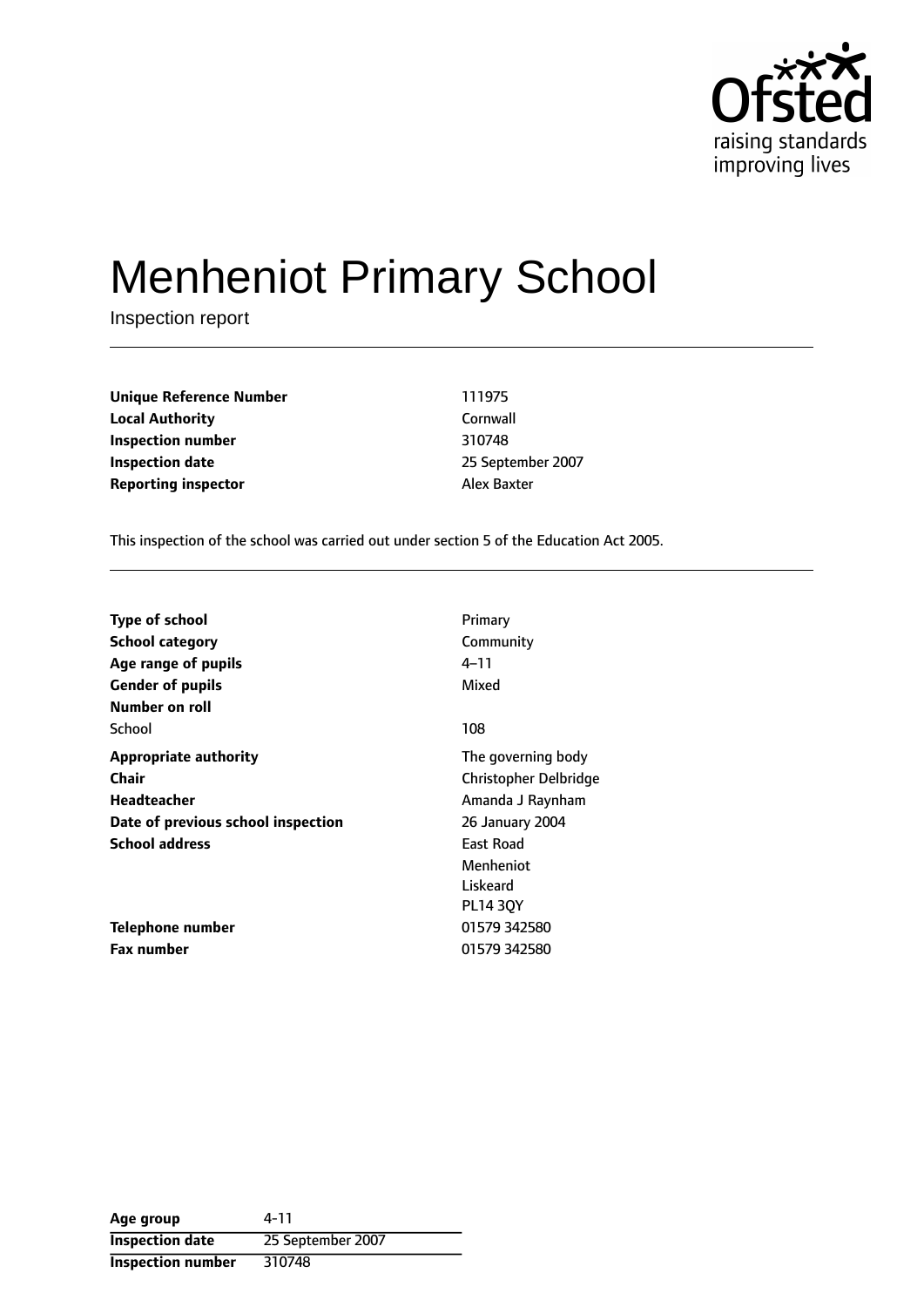.

© Crown copyright 2007

#### Website: www.ofsted.gov.uk

This document may be reproduced in whole or in part for non-commercial educational purposes, provided that the information quoted is reproduced without adaptation and the source and date of publication are stated.

Further copies of this report are obtainable from the school. Under the Education Act 2005, the school must provide a copy of this report free of charge to certain categories of people. A charge not exceeding the full cost of reproduction may be made for any other copies supplied.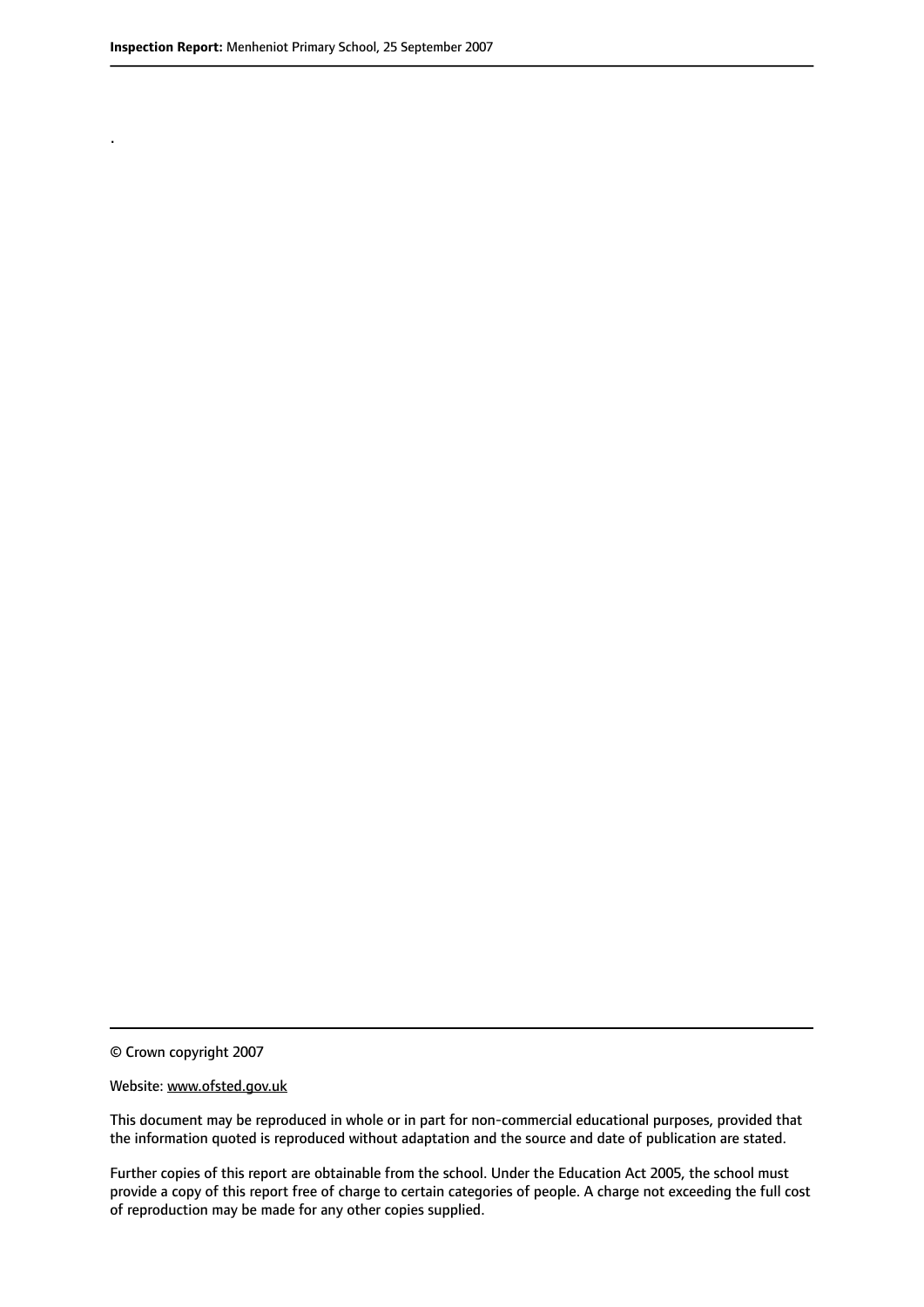# **Introduction**

The inspection was carried out by one Additional Inspector. The inspector evaluated the overall effectiveness of the school and investigated the following issues: achievement in writing, achievement in the Foundation Stage and Years 1 and 2, pupils' attitudes and behaviour, the breadth of the curriculum, and how effectively leaders and managers bring about improvement by using target setting. Evidence was gathered from observations of lessons and school assembly and observations of pupils at lunch and play. Evidence was also gathered from teachers' assessments, pupils' work and discussions with pupils, staff, governors and parents. Other aspects of the school's work were not investigated in equal detail but the inspector found no evidence to suggest that the school's own assessments, as given in its self-evaluation, were not justified, and these assessments have been included where appropriate in this report.

# **Description of the school**

Children's attainment on entry varies from year to year, but mostly it broadly matches that expected for their age. Very few pupils are from minority ethnic backgrounds and no pupils have English as an additional language. Although the proportion of pupils with learning difficulties and/or disabilities is below that found nationally, the number of pupils with a statement of special educational need is well above average. In recent years, the school has been subject to a significantly falling roll. The school holds the following quality marks: Healthy School Status, Activemark Award and Primary Quality Mark.

# **Key for inspection grades**

| Outstanding  |
|--------------|
| Good         |
| Satisfactory |
| Inadequate   |
|              |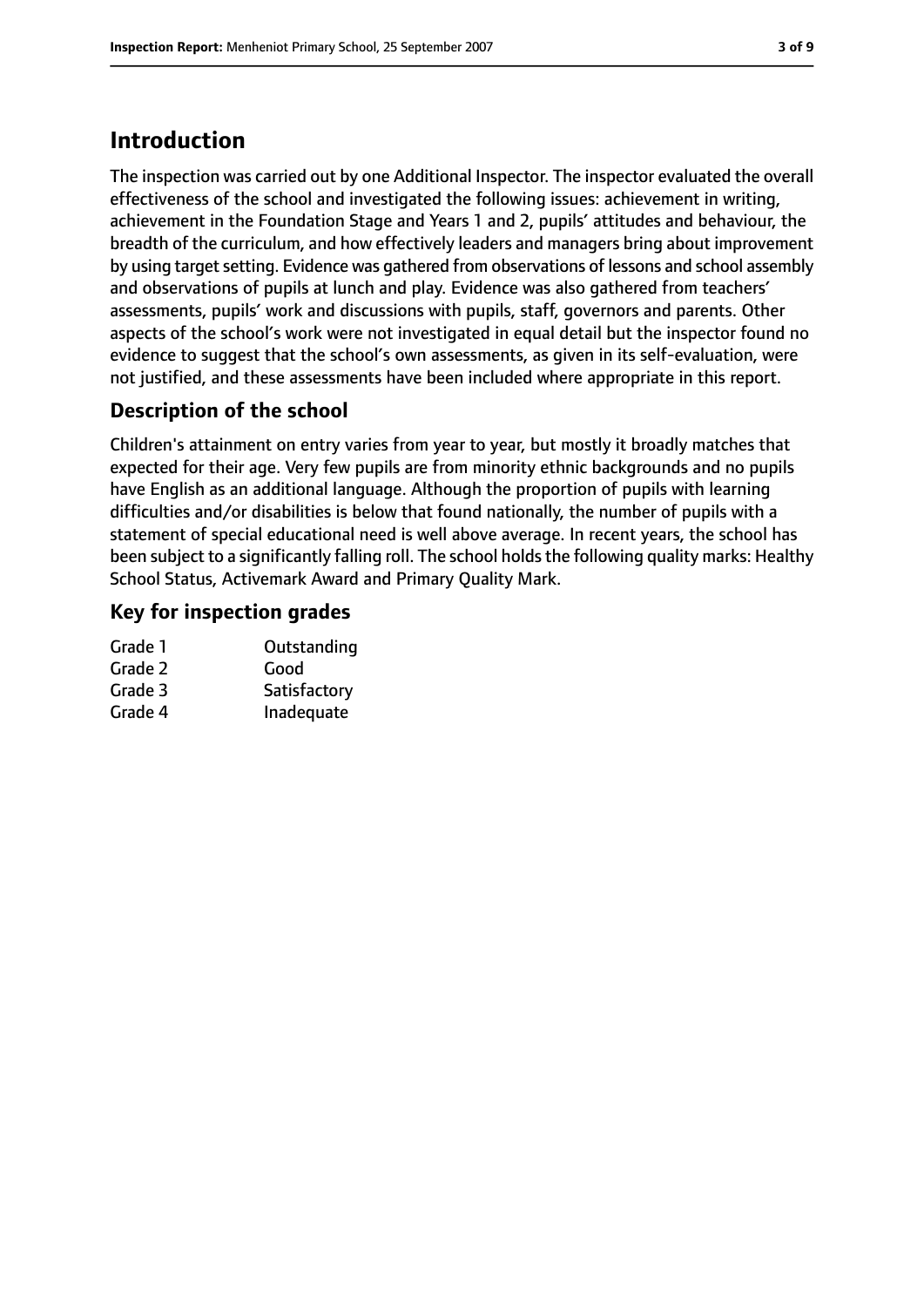# **Overall effectiveness of the school**

#### **Grade: 1**

Menheniot is an outstanding school. It has a strongly welcoming sense of community. All pupils are valued equally. This is illustrated by the way the school assesses pupils' individual needs and ensures that pupils, who have a wide range of learning needs, reach their full potential. Parents appreciate their children's achievement and are particularly supportive; one typical written comment was, 'We are very pleased with the education our children are receiving'. The school's excellence is evident in the pupils' outstanding academic, as well as personal, achievement. In particular, the exceptionally high quality of teaching and learning and of leadership and management is a significant strength that underpins the success of the school.

The outstanding quality of teaching and learning accounts for the high standards attained by pupils by the time they leave the school. Teachers have established consistent and appropriately high expectations of work and behaviour across the school. Pupils know what is expected and, because they respect all adults, they apply themselves enthusiastically and diligently to their work. The school's success in promoting the pupils' personal qualities as effectively as their academic skills bears fruit in the way in which pupils sustain their concentration and strive to improve their work. This has undoubtedly been a key factor in lifting standards in writing so significantly this year.

Children make a good start in the Reception Year where they make generally good progress. However, their independent learning is constrained on occasion by the limited equipment and opportunities provided in the outdoor play area. Good progress continues in Years 1 and 2. It is noticeably improving as pupils sense their developing skills and gain confidence from supportively challenging teaching to become independent learners. Standards in Year 2 are above average in reading, writing, mathematics and science. Many pupils are beginning to show high levels of commitment to their learning for their age. By Year 6, standards are very high in English, mathematics and science. Pupils show very well developed skills in information and communication technology (ICT). Many pupils are very mature independent learners, for example when undertaking research, investigations and solving problems. Even though a falling roll is accentuating the proportion of pupils with complex learning needs in some year groups, current standards across the curriculum represent outstanding achievement for pupils of all abilities and needs.

The headteacher promotes a strong team ethic and provides excellent leadership. She receives highly effective support from governors, senior managers and colleagues. The school has very secure procedures for monitoring and evaluating its performance. Pupils know their individual targets, teachers set realistic yet challenging group and class targets, and senior managers set and monitor whole- school targets. At all these levels, target setting is used very effectively. As a result, the school has an excellent understanding of what it needs to do to promote and sustain excellent achievement of pupils. The school improvement plan identifies appropriate priorities and sets high expectations for improvement. Staff and governors share a unified commitment to continued improvement and share their substantial expertise willingly. As a result, there has been excellent improvement since the last inspection in most aspects of the school. This includes, for example, the pupils' excellent achievement, and also standards in writing and science which were relative weaknesses previously. These accomplishments are all the more creditable given a period of a falling roll, which brought financial constraints. They demonstrate that the school is extremely well placed to continue to improve.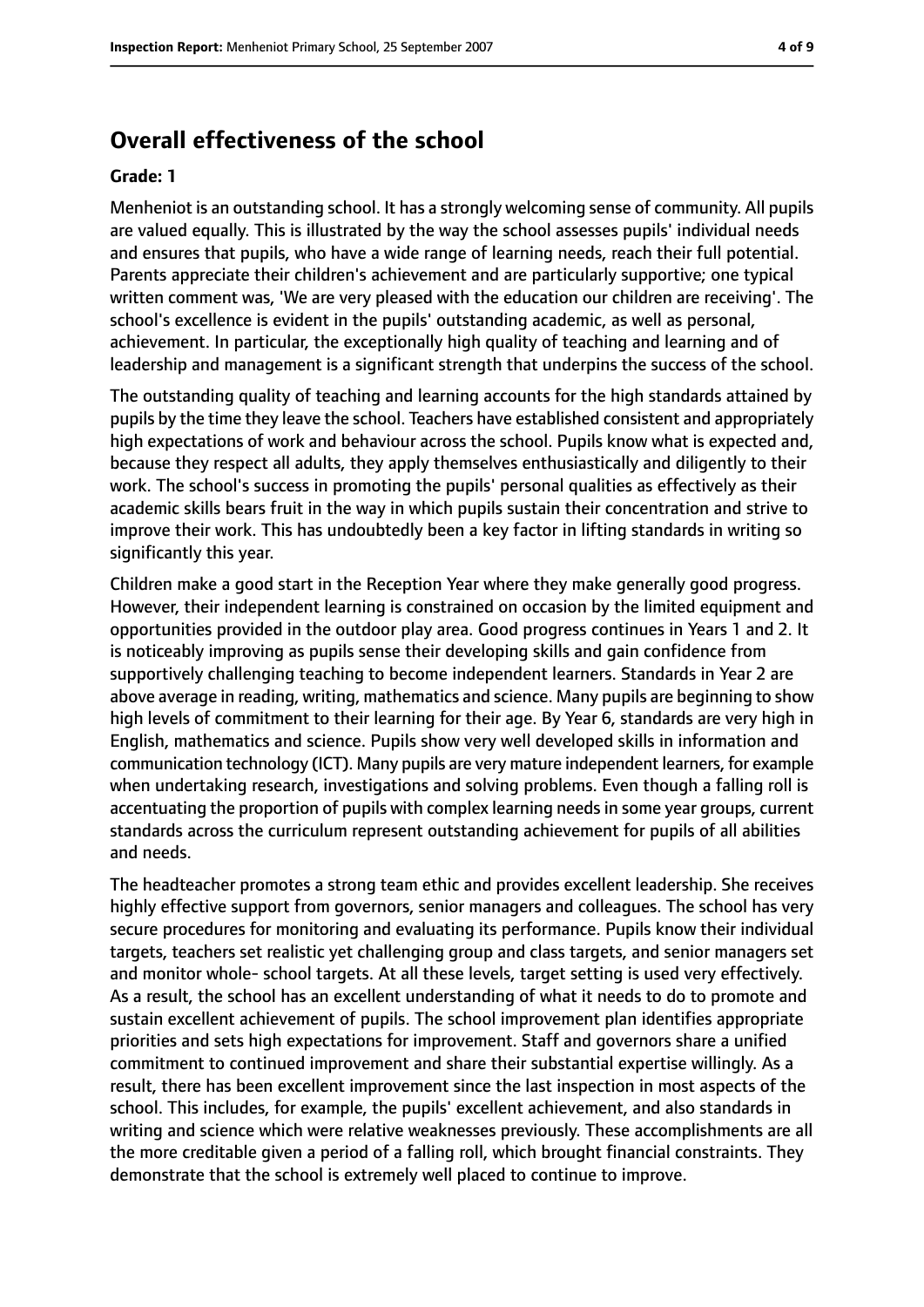The school provides an excellent curriculum for its pupils. The school's Healthy School and Activemark awards reflect significant strengths within the broad provision. There is an extremely successful focus throughout the curriculum on developing pupils' literacy, numeracy, ICT and enquiry skills. These underpin the pupils' success in learning across a number of subjects, including French in Years 3 and 4. Several parents have requested more sporting clubs. The school has responded by introducing additional football coaching this term. The pupils interviewed expressed their satisfaction with the opportunities currently provided. For its size, the school provides a good range of clubs.

In response to excellent care, support and guidance, the pupils' personal development and well-being are of the highest quality. Pupils enjoy school, show consideration for the needs of others and behave very well. Pupils are very knowledgeable about how to live healthily and safely and are extremely well prepared for the future. Pupils express their views confidently. Members of the school council take their responsibilities very seriously. In keeping with the school's community ethos, pupils' spiritual, moral, social and cultural development is also strong. Attendance is good. Provision for pupils with learning difficulties and/or disabilities is excellent and is supported by excellent links with parents and outside agencies.

# **Effectiveness of the Foundation Stage**

### **Grade: 2**

Provision for children in the Foundation Stage is good. The youngest children are warmly welcomed and settle quickly into Reception. Close links with parents and playgroups help children make a good start in school life. Children make good progress across all areas of learning from starting points that typically show some weaknesses. For example, several children enter with limited social skills but soon learn to cooperate with others because of warm, effective adult support. Most children reach the early learning goals set for their age. Good teaching and learning, with a strong emphasis on literacy and numeracy, helps children to make particularly good progress in acquiring these skills. Teachers and their assistants provide an appropriate balance between adult-led and child-initiated learning, with a good range of stimulating activities. However, the relatively underdeveloped facilities in the outdoor play area do not always encourage independent learning sufficiently.

### **What the school should do to improve further**

■ Improve the equipment and independent learning opportunities provided in the outdoor play area for children in Reception.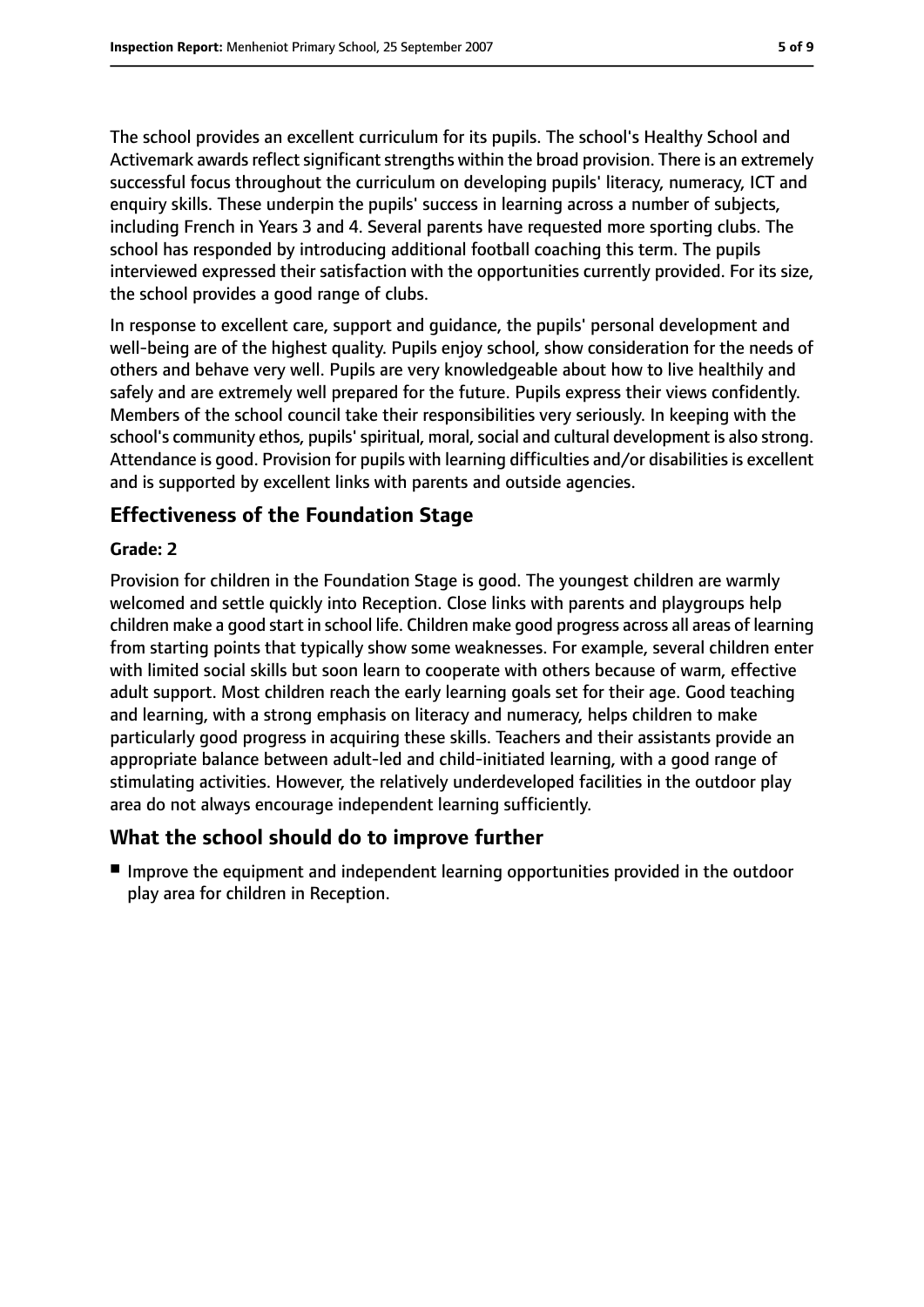**Any complaints about the inspection or the report should be made following the procedures set out in the guidance 'Complaints about school inspection', which is available from Ofsted's website: www.ofsted.gov.uk.**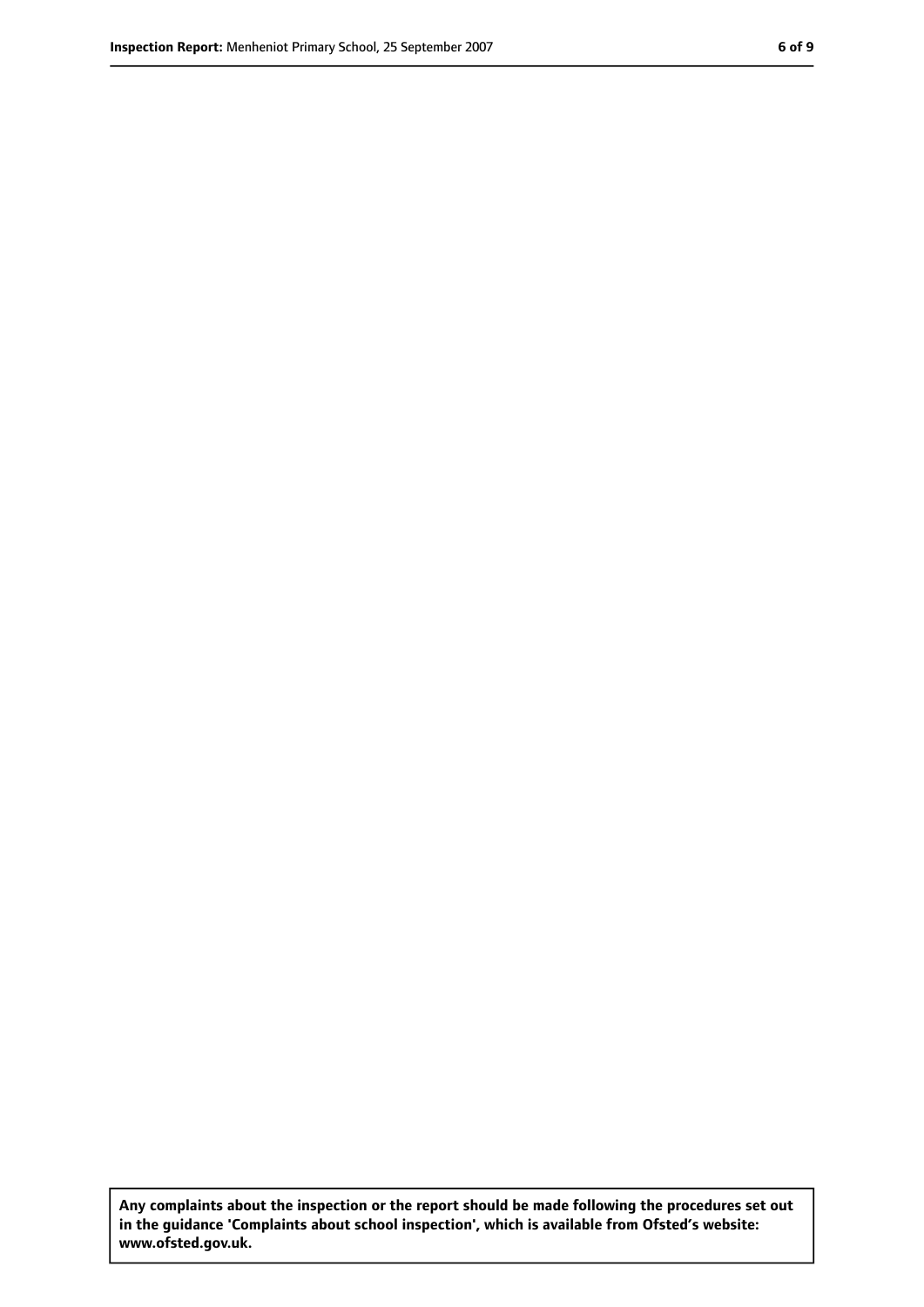### **Annex A**

# **Inspection judgements**

| $^{\backprime}$ Key to judgements: grade 1 is outstanding, grade 2 good, grade 3 satisfactory, and | <b>School</b>  |
|----------------------------------------------------------------------------------------------------|----------------|
| arade 4 inadequate                                                                                 | <b>Overall</b> |

# **Overall effectiveness**

| How effective, efficient and inclusive is the provision of education, integrated<br>care and any extended services in meeting the needs of learners? |     |
|------------------------------------------------------------------------------------------------------------------------------------------------------|-----|
| Effective steps have been taken to promote improvement since the last<br>inspection                                                                  | Yes |
| How well does the school work in partnership with others to promote learners'<br>well-being?                                                         |     |
| The effectiveness of the Foundation Stage                                                                                                            |     |
| The capacity to make any necessary improvements                                                                                                      |     |

# **Achievement and standards**

| How well do learners achieve?                                                                               |  |
|-------------------------------------------------------------------------------------------------------------|--|
| The standards <sup>1</sup> reached by learners                                                              |  |
| How well learners make progress, taking account of any significant variations between<br>groups of learners |  |
| How well learners with learning difficulties and disabilities make progress                                 |  |

# **Personal development and well-being**

| How good is the overall personal development and well-being of the<br>learners?                                  |  |
|------------------------------------------------------------------------------------------------------------------|--|
| The extent of learners' spiritual, moral, social and cultural development                                        |  |
| The extent to which learners adopt healthy lifestyles                                                            |  |
| The extent to which learners adopt safe practices                                                                |  |
| How well learners enjoy their education                                                                          |  |
| The attendance of learners                                                                                       |  |
| The behaviour of learners                                                                                        |  |
| The extent to which learners make a positive contribution to the community                                       |  |
| How well learners develop workplace and other skills that will contribute to<br>their future economic well-being |  |

# **The quality of provision**

| How effective are teaching and learning in meeting the full range of the<br>learners' needs?          |  |
|-------------------------------------------------------------------------------------------------------|--|
| How well do the curriculum and other activities meet the range of needs<br>and interests of learners? |  |
| How well are learners cared for, guided and supported?                                                |  |

 $^1$  Grade 1 - Exceptionally and consistently high; Grade 2 - Generally above average with none significantly below average; Grade 3 - Broadly average to below average; Grade 4 - Exceptionally low.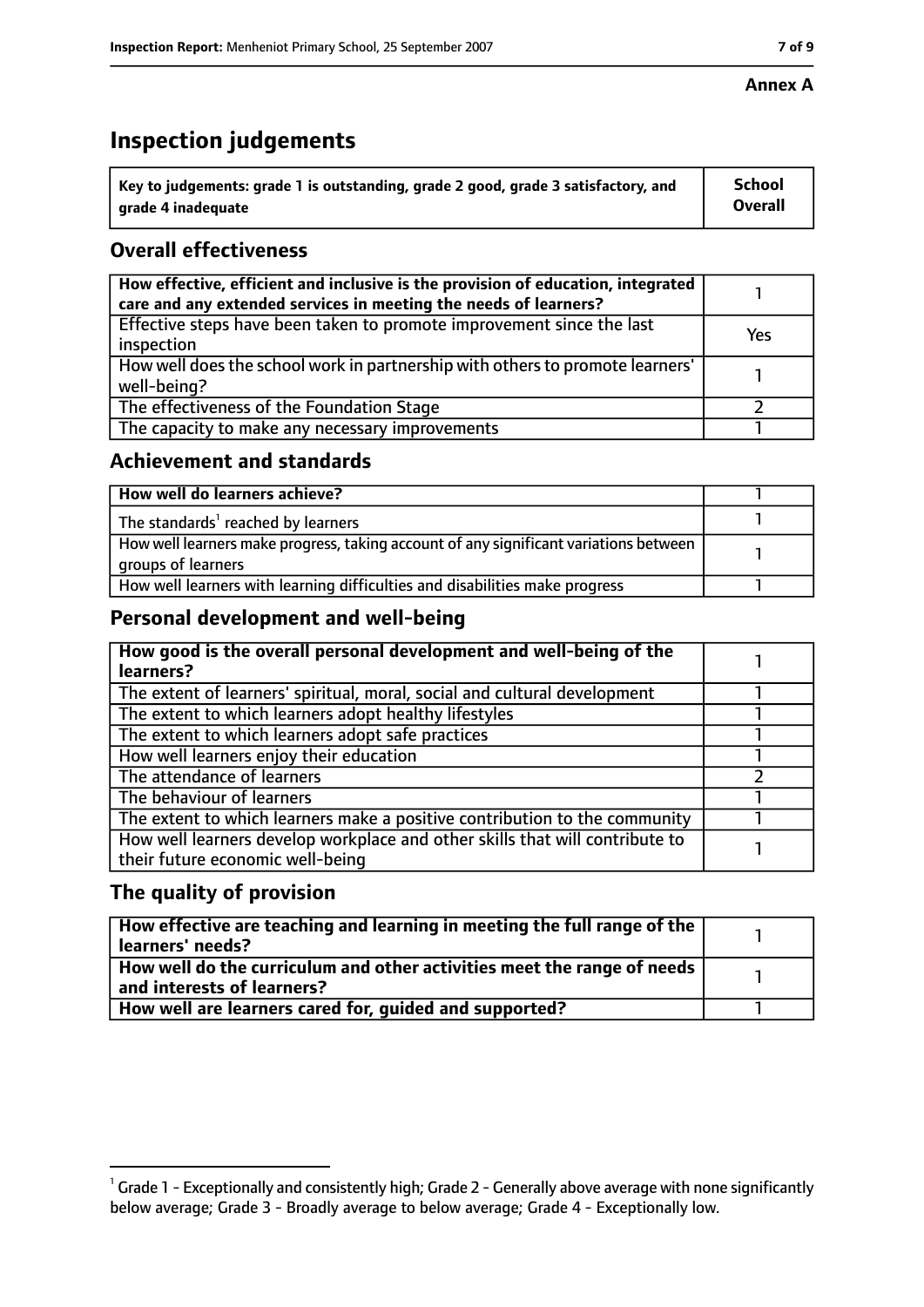#### **Annex A**

# **Leadership and management**

| How effective are leadership and management in raising achievement<br>and supporting all learners?                                              |     |
|-------------------------------------------------------------------------------------------------------------------------------------------------|-----|
| How effectively leaders and managers at all levels set clear direction leading<br>to improvement and promote high quality of care and education |     |
| How effectively leaders and managers use challenging targets to raise standards                                                                 |     |
| The effectiveness of the school's self-evaluation                                                                                               |     |
| How well equality of opportunity is promoted and discrimination tackled so<br>that all learners achieve as well as they can                     |     |
| How effectively and efficiently resources, including staff, are deployed to<br>achieve value for money                                          |     |
| The extent to which governors and other supervisory boards discharge their<br>responsibilities                                                  |     |
| Do procedures for safequarding learners meet current government<br>requirements?                                                                | Yes |
| Does this school require special measures?                                                                                                      | No  |
| Does this school require a notice to improve?                                                                                                   | No  |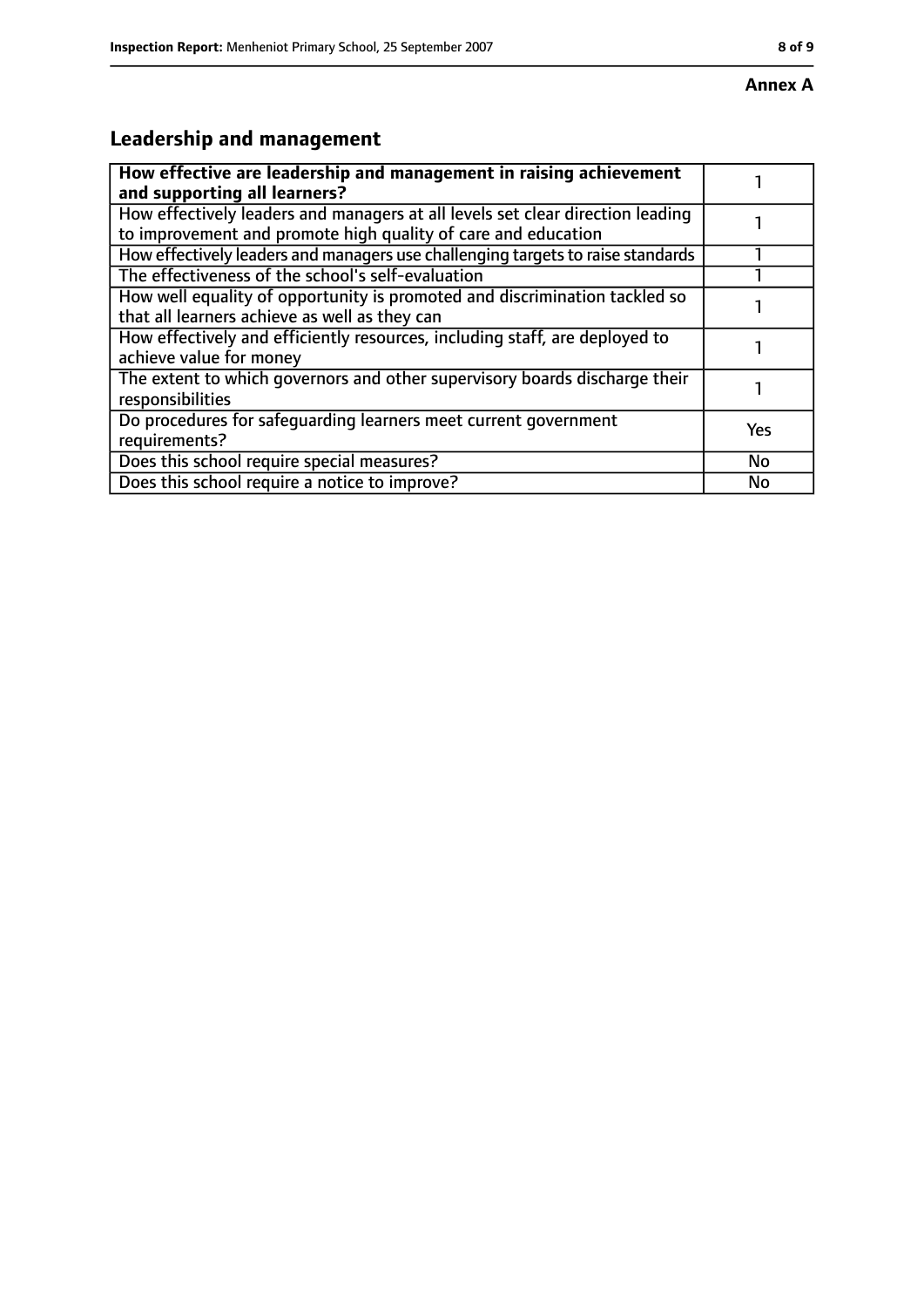# **Text from letter to pupils explaining the findings of the inspection**

26 September 2007

### Dear Pupils

Inspection of Menheniot Primary School, Liskeard, PL14 3QY

- I really enjoved visiting your school and appreciated the warmth of the welcome I received. I noticed, too, how you and many of your parents felt the same welcome on entering the school in the morning. I would like to thank those of you who took the time to talk to me, particularly the school council. I was very interested to hear what you had to say about your school. I found your school to be outstanding and could sense that you and your parents quite rightly feel the same. These are the main things I found:
- You make excellent progress and the standards you reach in Year 6 are much higher than in most schools.
- Your outstanding achievements, relationships and behaviour reflect your hard work and the excellent teaching and care provided by all the adults.
- The effort you put into your learning is superb. This is because you are encouraged to think for yourselves about how well you are doing and how you could do even better.
- You are given excellent learning activities. You clearly know how to live healthy, safe lives and you show that you are learning to do this very well. It was uplifting to see how much you enjoy being at school.
- Your headteacher and senior managers lead and manage the school very successfully indeed.

To help the school to become even better, I have asked the headteacher and governors to make the outdoor play area for children in Reception a more interesting and exciting place in which to learn.

Please keep your enthusiasm for learning and for your school.

Thank you once again, and best wishes for the future.

Alex Baxter Lead Inspector